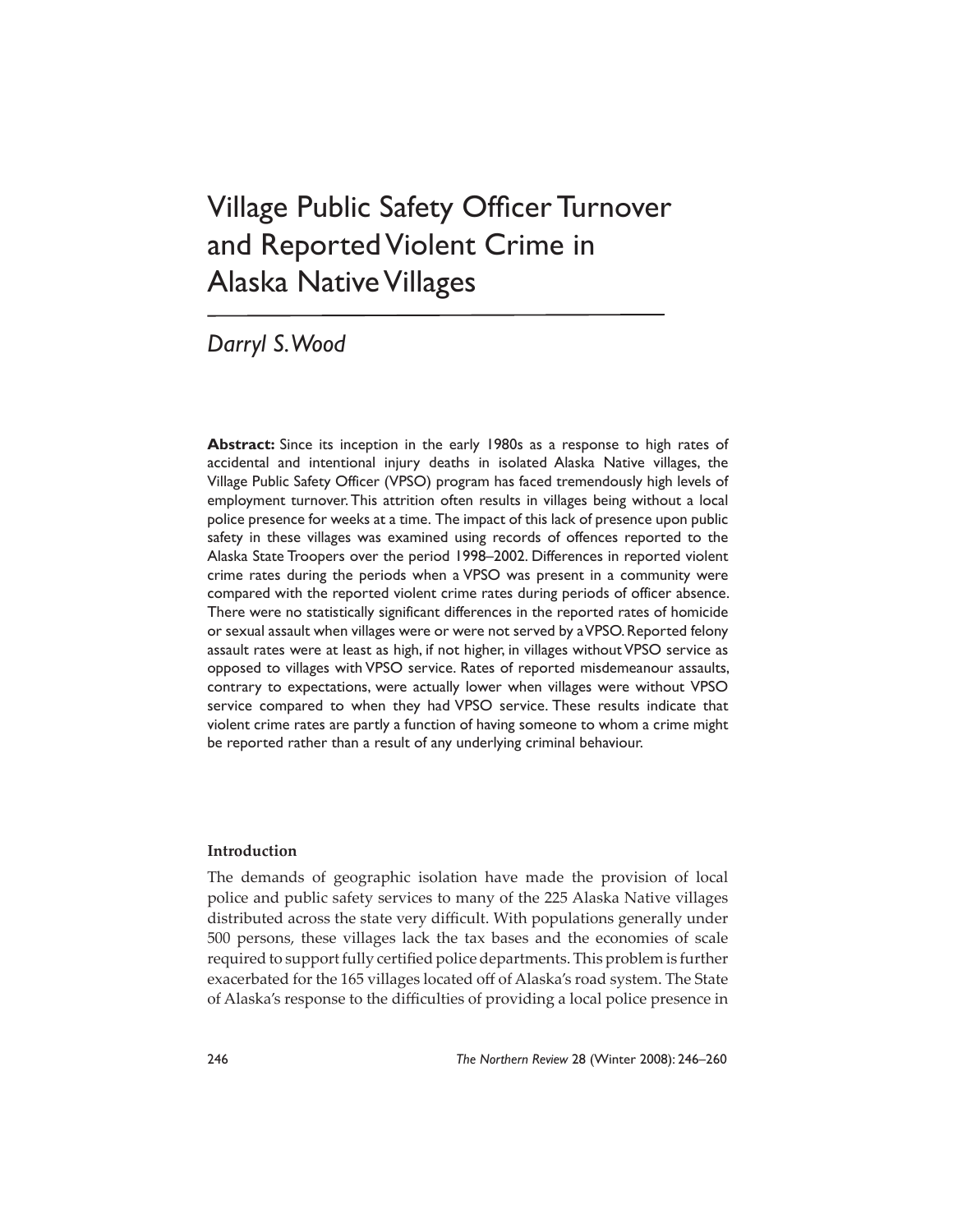isolated Alaska Native villages is the Village Public Safety Officer (VPSO) program. This program provides a broad range of public safety services including law enforcement, firefighting, water safety, emergency medical assistance, and search and rescue.

One problem that has plagued efforts to provide local police services to Alaska Native villages in both the times before the VPSO program was put in place (Angell, 1979; Moeller, 1978) and since its inception in the early 1980s (Wood, 2000) is employment attrition. For a number of reasons, including a lack of ties to the village being served, being single, and having to work by oneself (Wood, 2002), police and public safety officers working in isolated Alaska Native villages do not last very long on the job. One ramification of the tremendously high levels of employment turnover-specifically, the effect of VPSO attrition upon reported levels of violent crime in the villages served by the VPSO program—will be considered. This article will first provide a general description of the VPSO program and the problem of VPSO attrition.

### **VPSOs and the Turnover Problem**

The Alaska Native village setting provides a unique set of circumstances for the provision of policing and other public safety services. Most villages have small populations. Many villages are geographically isolated, disconnected from road systems, and reachable only by air or water when weather permits. On average, Alaska Native villages have extremely high rates of deaths by accidents, suicide, and violence (Berman & Leask, 1994; Landen, et al., 1997; Lee, 1988).

The customary approach to dealing with this set of circumstances to ensure a local police presence has been to employ local Alaska Native residents as police officers. Since prior to statehood and reaching as far back as the late 1800s, specially appointed Alaska Natives have provided the primary local police presence (Marenin & Copus, 1991) in rural villages. This tradition has continued under the Village Public Safety Officer program. With its formal start in 1981, the program employed fifty-two officers, growing to as many as 125 authorized positions across the state by the early 1990s (Marenin & Copus, 1991). After program budget cuts over the years, there are currently (as of September 2007) forty-two VPSOs serving villages across the state (Alaska State Troopers, 2007).

The VPSO program is designed to deal with the problems that hampered earlier efforts to improve the peace and safety of Alaska Native villages. For instance, the difficulties imposed by a lack of economies of scale in Alaska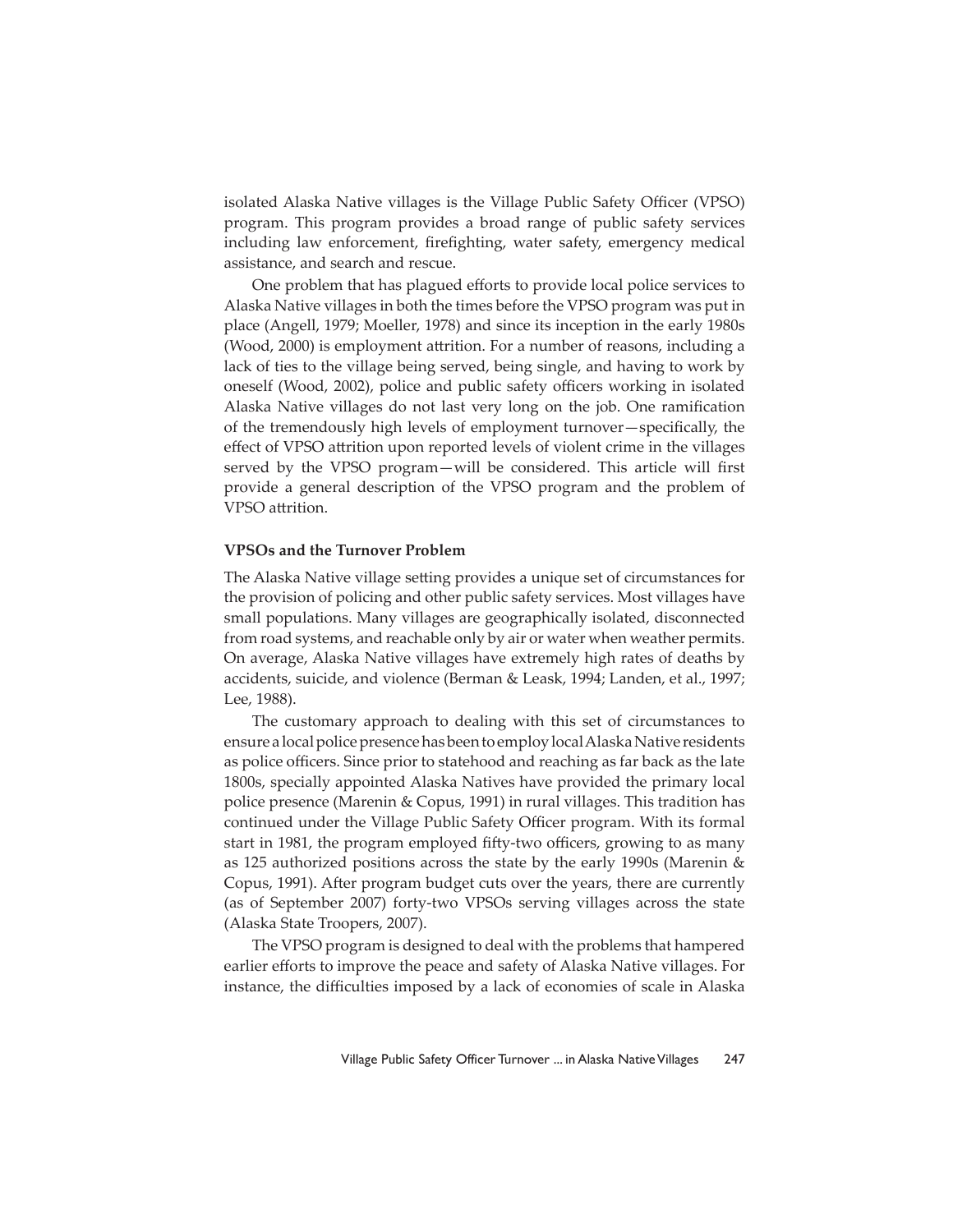Native villages were dealt with by expanding the officers' task bundle from only law enforcement (as was the case in earlier efforts to serve the villages) to also include firefighting, water safety, emergency medical services, and search and rescue. Today's VPSOs act as public safety jacks-of-all-trades, handling a variety of tasks (Wood & Trostle, 1997) and serving an early-warning tripwire function to alert regional authorities to more serious emergencies.

The VPSO program was also designed to allow for increased local control over public safety services. Co-administered by the Alaska State Troopers, by regional non-profit Native corporations, and by Alaska Native villages, the VPSO program is an improvement over earlier village policing efforts in that it allows for an "emphasis upon local decision making and control to assure the program meets village objectives and concerns" (Messick, 1979, p. 8). Local village governments choose to participate in the program and they have authority over officer selection and termination (Marenin  $\&$  Copus, 1991).

Funding for the VPSO program is provided by the State of Alaska. This funding is split between the Alaska State Troopers (AST) and the regional "non-profits." The state troopers are responsible for equipping and training the officers as well as for providing field supervision. Each VPSO is assigned an "oversight trooper" who acts as a mentor, providing in-service training and technical assistance as needed. When a high risk or extreme emergency arises, and when felonies<sup>1</sup> are committed, the local VPSO takes immediate action as prescribed by the oversight trooper in order to maintain control over the situation until a trooper can arrive—usually by air—at the scene (Marenin, 1990). VPSOs have only limited police authority and are not certified as police officers. The ultimate responsibility for providing police services in most Alaska Native villages falls to the Alaska State Troopers.<sup>2</sup> The troopers provide primary police services to all areas of the state that are not served by a police department certified by the Alaska Police Standards Council (APSC), or by a federal authority. Formally, under state law, VPSOs are not "the police" in the villages they serve. They should instead be seen as serving in a supplementary capacity in assistance to the state troopers.<sup>3</sup>

The regional non-profit Native corporations receive funding from the State of Alaska for the day-to-day administrative costs of the program. Each non-profit corporation employs a VPSO coordinator for the purposes of program administration. The coordinators' responsibilities include the management of payroll, personnel files, and the expenditure of grant funds. They also are heavily involved in the recruitment, hiring, and termination of the officers (Marenin, 1994).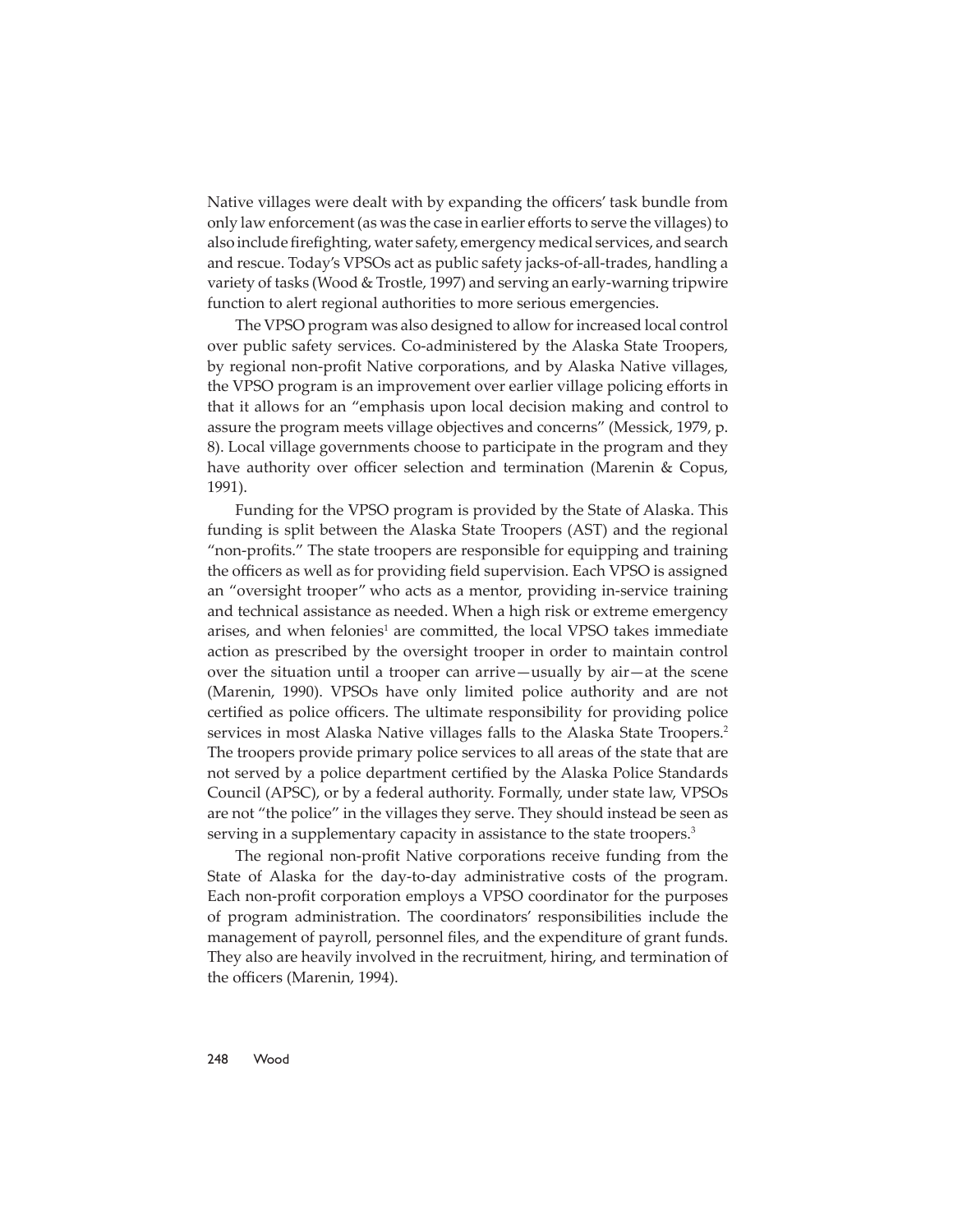That the troopers, the "non-profits," and the village governments would all be involved in the recruitment and hiring of VPSOs is not surprising given the tremendously high rates of turnover that have plagued the program since its inception (see figure 1). During the period 1983 through 1997 the average annual turnover rate in the VPSO program was 35 percent (Wood, 2000). The annual rates ranged from a low of 24 percent in 1994 to a high of 45 percent two years earlier in 1992.<sup>4</sup> These high turnover rates translate into relatively short periods of service to the Alaska Native villages by the VPSO program. The typical period of service to a village by a VPSO between the years of 1983 through 1997 was less than a year (median = 357 days). Because of transfers, the typical period of employment tenure for VPSOs was also less than twelve months in the program (median = 363 days) (Wood, 2000).



**Figure 1.** Yearly VPSO turnover rates computed as a percentage of the mean number of positions at mid-month and as a percentage of the total number employed during year, 1983 to 1997 (Source Wood, 2000)

Research considering the reasons for the high rates of VPSO turnover points to a number of factors associated with the likelihood of employment attrition. The results of a survey conducted in 1998 of 113 VPSOs indicated that marriage, satisfaction with training, a lack of absolute poverty, contact with other peace officers, and being of Alaska Native heritage were all associated with a decreased likelihood of officer turnover. Factors such as dissatisfaction with pay or dissatisfaction with not being able to carry a firearm on the job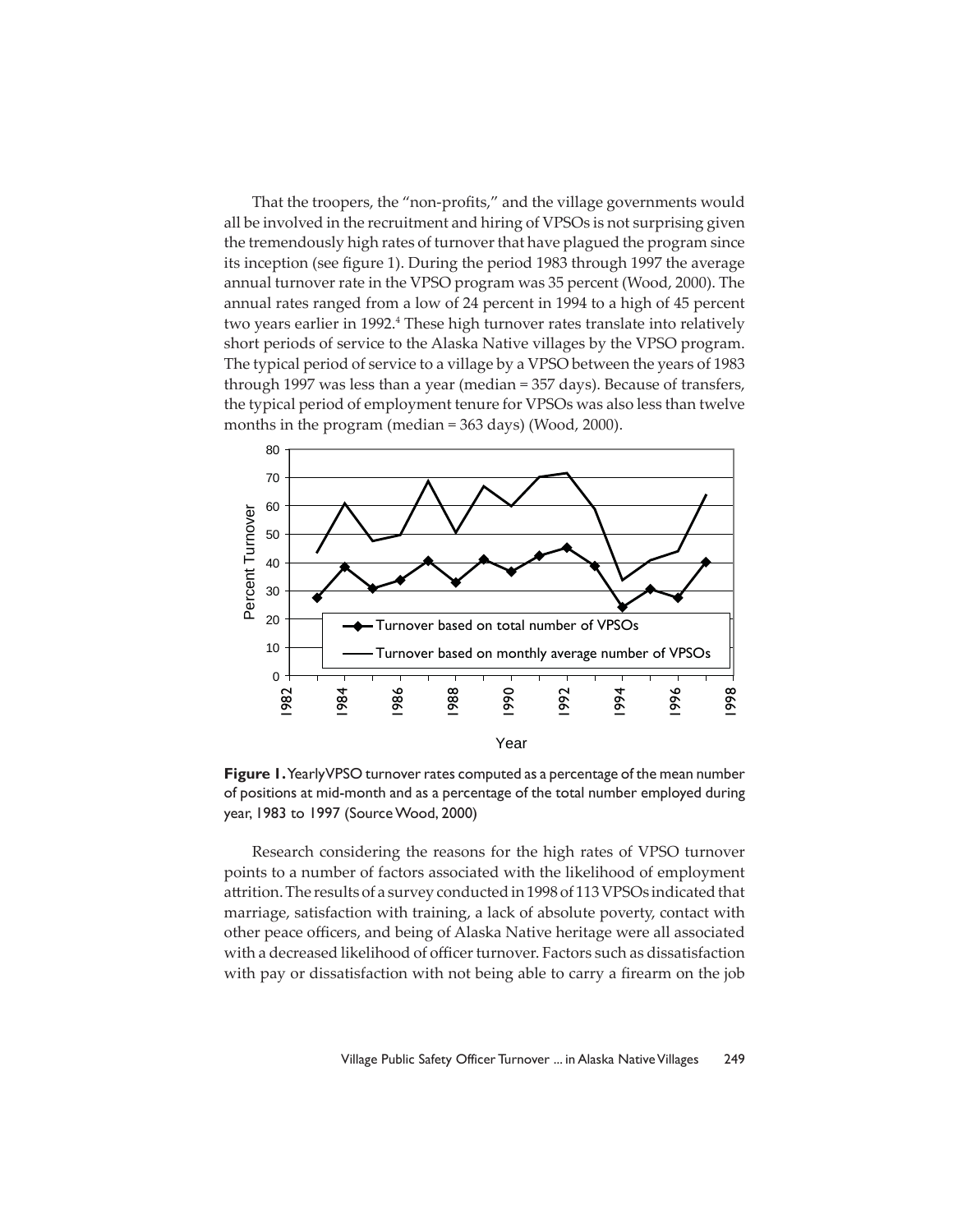were quite common and therefore of little use in understanding why some officers were more likely than others to leave VPSO service (Wood, 2002).

Whatever the reasons, the amount of turnover in the VPSO program is very high when compared with rates of employment attrition found in other policing arrangements. The rates of VPSO turnover are more than double those found in small town police departments in South Dakota (Whipple, Oehkerling & Del Grosso, 1991) and Vermont (Vermont Criminal Justice Center, 1989). Turnover rates of the VPSO program are also much higher than those experienced by urban departments or for state police. A Police Foundation national survey conducted in 1986 found average turnover rates of 4.6 percent for male officers and 6.3 percent for female officers serving in 303 urban police departments. For state police in 1986 the turnover rates were 2.9 percent and 8.9 percent for male and female officers, respectively (Martin, 1990). These rates are certainly much less than the 34 percent turnover rate the VPSO program experienced in 1986. Even from an Alaskan perspective the amount of turnover in the VPSO program is astounding. In 1997 the 40 percent VPSO turnover rate was triple that of the Alaska Department of Public Safety (which includes the Alaska State Troopers and the Alaska Division of Fish and Wildlife Protection) and roughly twenty times the rates of police departments in Anchorage and Fairbanks (Wood, 2000).

Aside from the loss of experience and the monetary costs of officer replacement,<sup>5</sup> VPSO turnover is problematic because officers regularly leave the job without an immediate replacement on hand. In the 1990s, the typical village served by a VPSO waited about four-and-a-half months (mean = 138 days) between the date when one VPSO left the program and the date that a new VPSO serving them was put in place (Wood, 2000). Generally, the smaller the village, the longer it took for an officer to be replaced. In the smallest third of villages (those with populations of less than 188 persons) it took an average 158 days before a departing VPSO was replaced. Even though the largest third of the villages (those with populations of more than 383 persons) were given higher priority when filling positions, it still took on average more than four months (129 days) for the replacement of a departing VPSO (Wood, 2000).

To put VPSO turnover in further perspective, it is possible to compare the rates of attrition in the program with those found in other occupations. One national source for measures of turnover for many occupations is the U.S. Census Bureau's Survey of Income and Program Participation (SIPP). According to the SIPP, the average monthly turnover rate across all occupations in 1991 was 7.1 percent (Ryscavage, 1995). The VPSO average *monthly* turnover rate, at 17.1 percent, was roughly two-and-a-half times the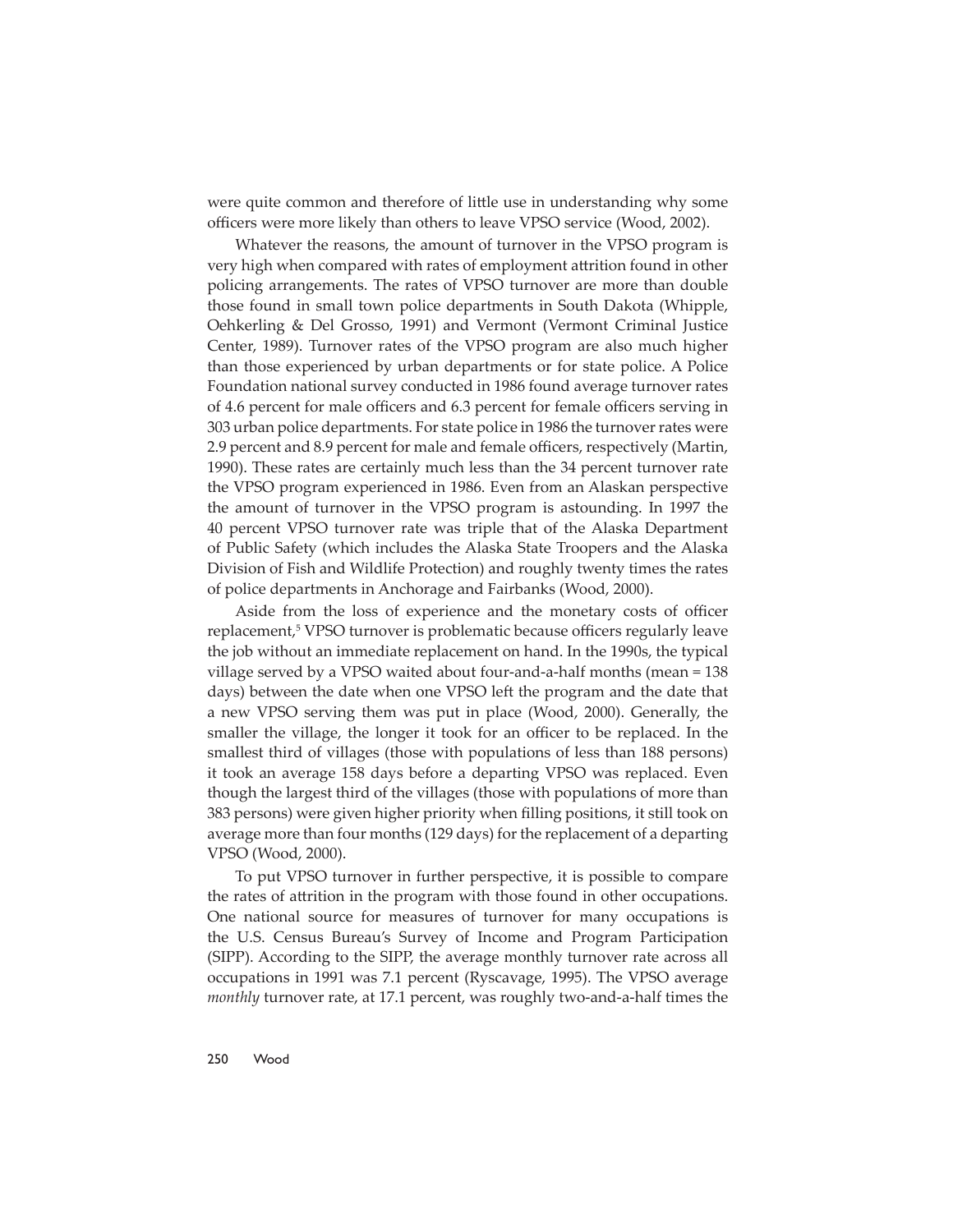monthly turnover rate found nationally that same year. The only economic sector with rates of turnover that were higher than those of the VPSO program in 1991 was the entertainment and recreation services industry at a 17.6 average monthly turnover rate. The VPSO rate was higher than the average monthly turnover rates for workers in the agricultural, forestry, and fisheries industry group (at 14.4 percent), or for workers in personal services (at 11.7 percent), in construction (10.6 percent), in retail trade (at 9.8 percent), in manufacturing (at 4.7 percent), or even in public administration (at 4.8 percent) (Ryscavage, 1995).

While it is clear that officer turnover often leaves villages without the services of a VPSO for extended periods of time, the effect of that lack of coverage has yet to be established. It is unclear if residents of Alaska Native villages really are less safe and secure because of the loss of a VPSO. The analysis conducted for this article and the results described within are a first attempt to determine if VPSO turnover has consequences for the public safety of Alaska Native village residents. Specifically, the effect of VPSO turnover upon the incidence of violent crime reported in Alaska Native villages is considered.

There are a few reasons to expect that VPSO turnover might not have a negative impact upon crimes reported in Alaska Native villages. A number of studies have found little support for the idea that crime rates are associated with rates of police coverage (Bayley, 1985; Cameron, 1988; Greenberg, Kessler & Loftin, 1983; Land & Felson, 1976; however, see Kovandzic & Sloan, 2002 for an opposing view). Research on police strikes, which helps us to understand the effects upon crime when police are not present, have failed to show that the absence of the police results in an increase in criminal behaviour (Bopp, Maddox & Chignell, 1977; Pfuhl, 1983).<sup>6</sup> However, the extent to which these lines of research are applicable to an examination of the effects of VPSO turnover is questionable. The research on the effects of police strikes might not apply because the absence of VPSOs usually lasts much longer than the few days of unrest that was characteristic of most police labour actions. Likewise, the results of studies examining the relationship between crime rates and rates of police coverage might not be relevant when looking at the effect of VPSO turnover because all of the jurisdictions looked at in those studies are not completely without police service.

While there is reason to expect that an *absence* of VPSOs could lead to a heightened incidence of violent crime, it is also possible a VPSO's *presence* could instead lead to increases in the reports of such offences. Putting someone with law enforcement capabilities in a village that lacked such a presence would provide residents with an easily accessible official who could be more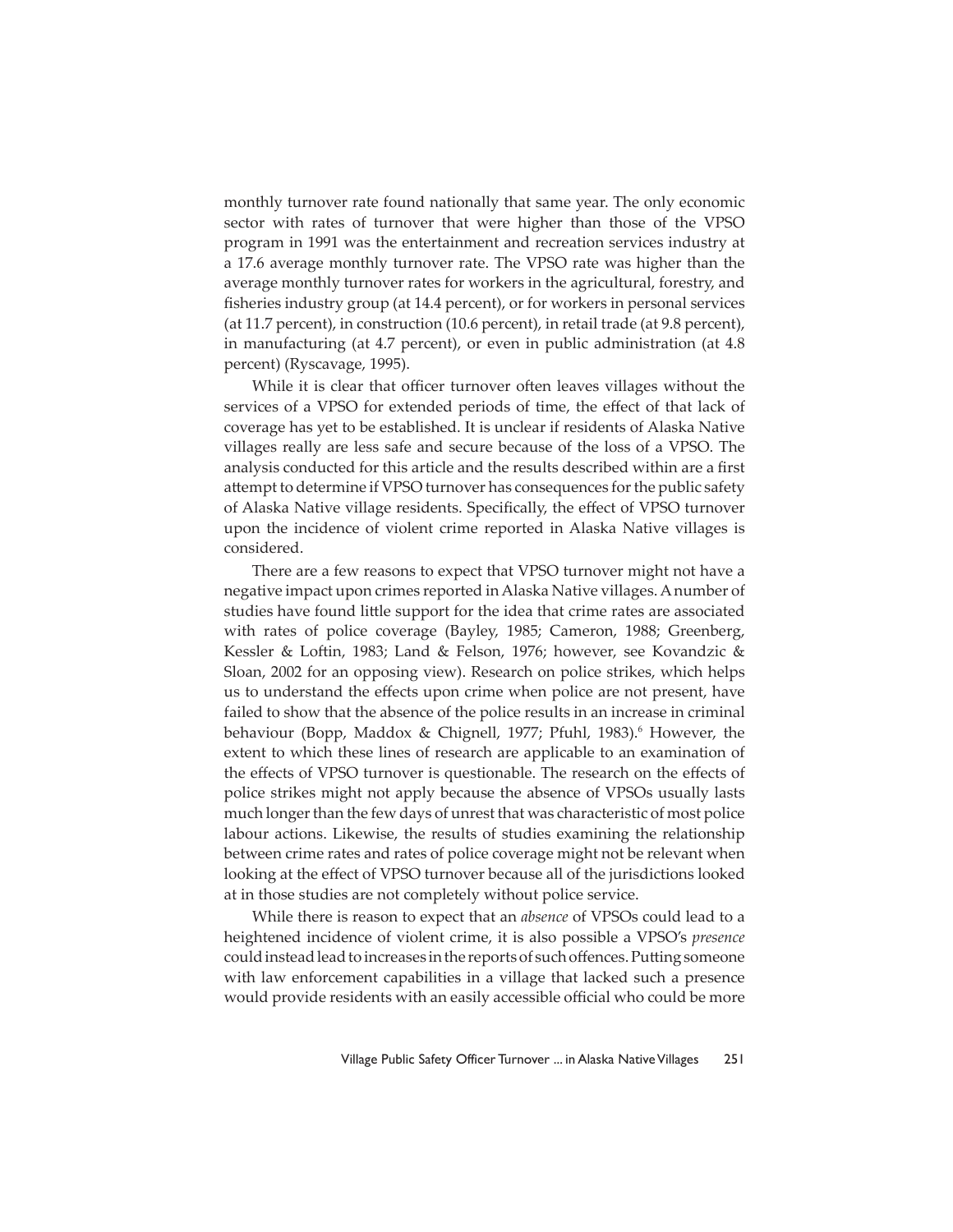readily available to take reports of violent crime. In this sense, adding a VPSO might have a result that is similar to what has been found in research on the effects of the implementation of community policing. A number of studies (Kessler & Borella, 1997; Office of Community Oriented Policing Services, 2003; Wycoff & Skogan, 1994) have found that calls for service to the police actually increase as officers make themselves available to the community. Filling a VPSO vacancy might have a similar effect, giving village residents someone to report offences to and therefore possibly increasing the rates of violent offences recorded for that community. If the program does meet its intended goals, then one would expect lower rates of reported violent crime when a VPSO is present in a village than when a VPSO is absent from a village. On the other hand, if research from outside the Alaska Native village *milieu* is applicable, then one would expect no difference or even higher rates of reported violent crime when a village is served by a VPSO compared to when such service is not provided.

#### **Methods**

The consideration of the incidence of reported violent crimes for time periods with or without VPSO service in a community involved a three step process. First, criminal offence information was collated and coded as to whether the village was or was not served by a VPSO at the time of the offence. Second, the population basis for calculating rates was established. Finally, comparisons of the crude incidence rates of violent crime for times when villages had VPSOs and when they did not have VPSOs were made.

Criminal offence records for the Alaska Native villages served by the VPSO program were provided by the Alaska State Troopers as recorded in their calls for service / incidents database. These records covered the five year period 1998 through 2002 and included information such as offence type as well as where and when the offence occurred. Instances of felony violence (including felony assault, sexual assault, and homicide) and misdemeanour assault were included in the analysis. The offences included in the database include those crimes reported directly to the troopers by victims as well as those crimes that were reported by victims to VPSOs who then reported the crimes to the troopers.

Rosters of current and formerly serving VPSOs were consulted in order to determine if each individual offence occurred in a village that was or was not served by a VPSO when the offence was committed. Both the Department of Public Safety's *VPSO Historical Records – Reason for Termination* report and their *VPSO Seniority List* were consulted to determine when each village was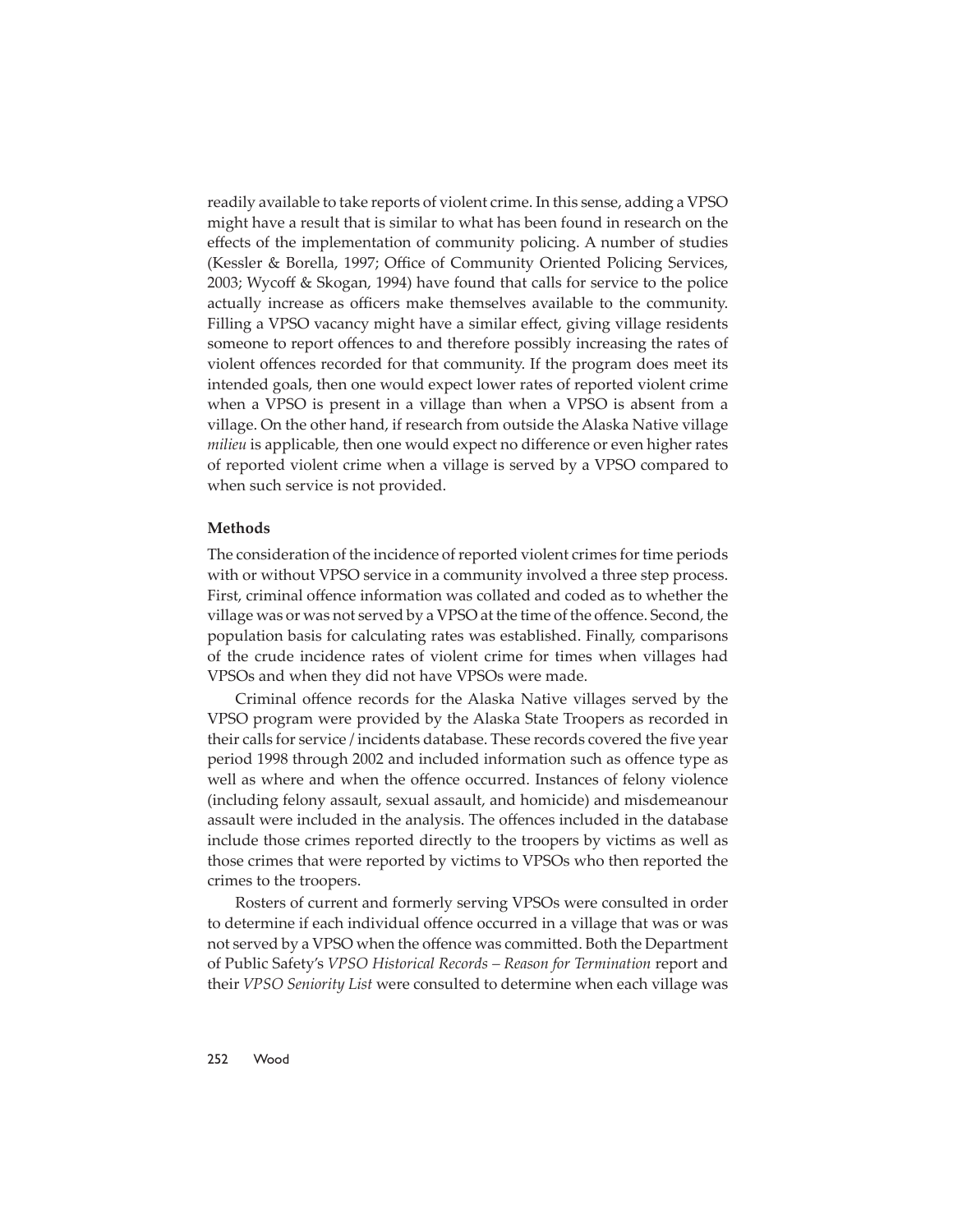or was not served by an officer. Each individual offence listed in the Alaska State Troopers' calls for service / incidents data source was then coded "1" if it occurred when a VPSO was present and "0" if it occurred when a VPSO was absent. Subtotals for each violent crime category by the presence or absence of a VPSO were then calculated.

It is important to note that the lack of VPSO coverage does not necessarily mean that the village was entirely without someone who could deal with emergency situations. In many Alaska Native villages, uncertified village and tribal police officers also serve law enforcement and order maintenance roles. Roughly half (49.2 percent) of the VPSOs surveyed in 1998 reported serving in a village where either village police officers or tribal police officers were present (Wood, 2000). These village and tribal police are responsible only to local village or tribal authorities, they typically lack formal training, and they generally serve without any formal recognition by the Alaska Police Standards Council. It is difficult to take into account the effect of their presence upon the amount of reported violence in Alaska Native villages because there are no formal records kept at the state level of the employment or location of these officers. If anything, the presence of village or tribal police during time periods that a village is without a VPSO might be expected to reduce the magnitude of the detrimental effect that VPSO turnover has upon the rates of violent crime.

The rosters of current and formerly serving VPSOs were also used to compute the denominator for calculating offence rates. This involved a process of first counting the number of days each village went without a VPSO over each year, then multiplying that count by the village's year 2000 population, and then summing each year's values for the five-year period to arrive at the number of "person-days" that each village was not served by a VPSO. Villages went without VPSOs for a total of 61,129 person-days between 1998 and 2002. The total of all person-days without a VPSO for all villages included in the analysis was then calculated. The number of person-days that VPSOs were present was computed in the same fashion. VPSOs were in service for a total of 127,973 person-days during the study period.

Only those villages that were served by a VPSO for at least one day over the period 1998–2002 were included in the analysis. Twenty of these villages were served by a VPSO for the entire five-year period. Roughly a third (41 out of 115 villages) were served by a VPSO for less than 913 days (i.e., half of the five-year time frame). For all 115 villages included in the analysis, the average time that a village was without a VPSO was 138 days from the day that one officer left VPSO service to the day that his or her replacement resumed coverage of the village.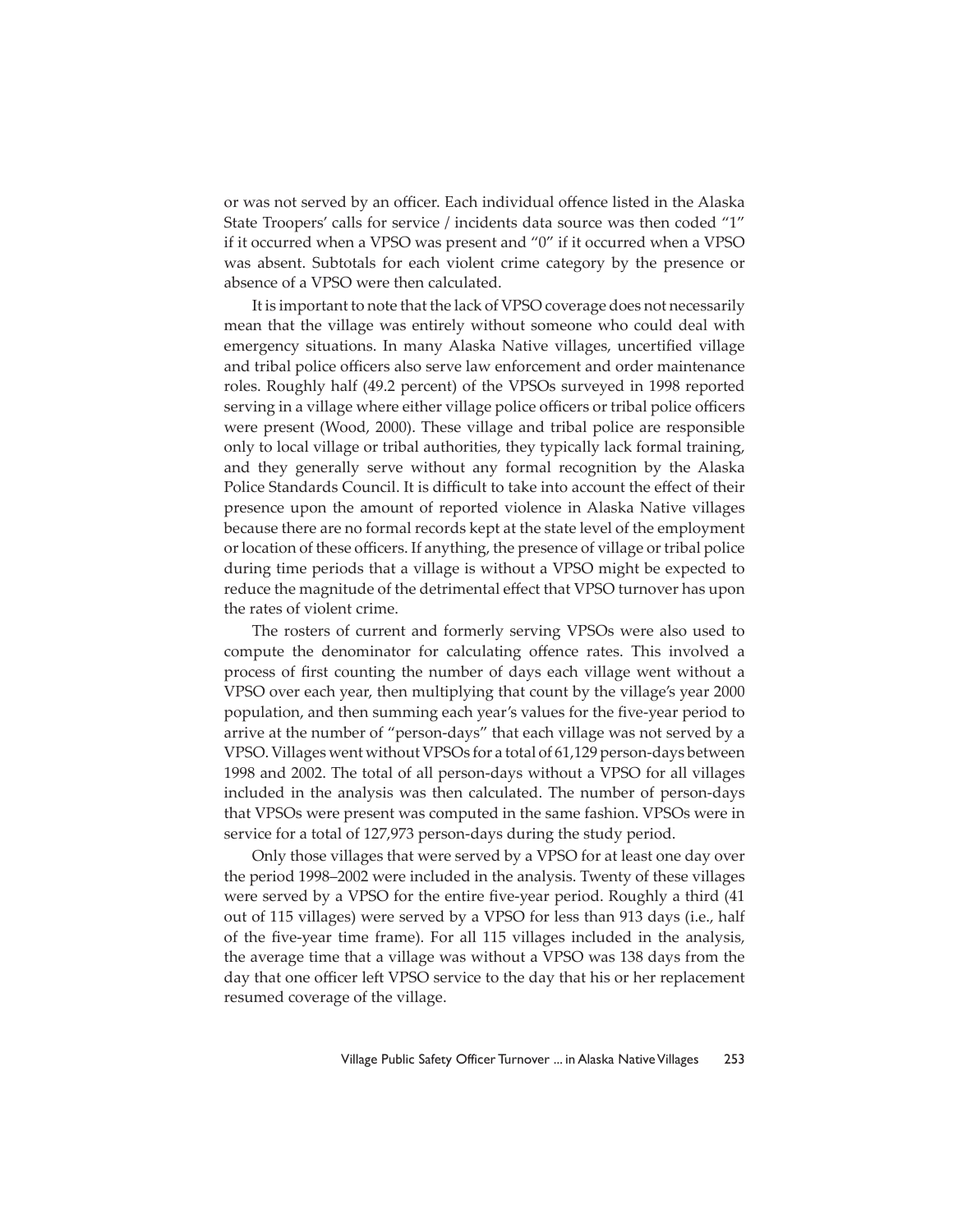The analysis was conducted using the crude-rate comparisons function of the StatsDirect epidemiological statistical program. This function allowed for the use of person-time data in order to compare the rates of two groups having exposures to risk factors that are of different time periods for groups with different population bases. The comparison of the two rates is made in the form of a ratio of the rates of one group (such as villages when there is a VPSO) to the rates of the other group (such as villages when there is not a VPSO) and confidence intervals for the rate ratios are calculated based upon a Poisson distribution (Sahai & Kurshid, 1996).

### **Results**

The results of the rate comparison analysis are presented in table 1. Some of the results support the hypothesis of less violence during periods that villages are served by VPSOs. Other results are in the opposite direction and are indicative of the presence of a VPSO actually increasing the reported rates of violent offences.

There were no statistically significant differences in the rates of reported homicides or the rates of reported sexual assaults when comparing the periods with or without a VPSO present. While the homicide rate during periods of VPSO absence was 1.5 times that of periods of VPSO presence, the rather broad ranging 95 percent confidence interval of the rate ratio (0.8 to 3.0) makes it difficult to be certain that the difference was due to something other than just chance alone. The confidence interval is the range of values within which one can be certain of the true population value as it might be estimated from a much larger study. In the case of making comparisons of rates, the 95 percent confidence interval provides an upper and lower limit on which we could conclude, with 95 percent confidence, what the true rate ratio is. So, for the case of homicide, it is possible to be 95 percent confident that the true ratio of the homicide rate in villages without VPSOs to the homicide rate in villages with VPSOs lies somewhere between 0.8 **:** 1.0 and 3.0:1.0. Or, to put it another way, we are 95 percent confident that the homicide rate of villages without VPSOs was anywhere from 20 percent less to 200 percent more than that of villages with VPSOs. There was no difference in the reported sexual assault rates for villages with or without a VPSO. The hypothesis that villages are safer when a VPSO is present is not supported when rates of homicide and sexual assault are examined.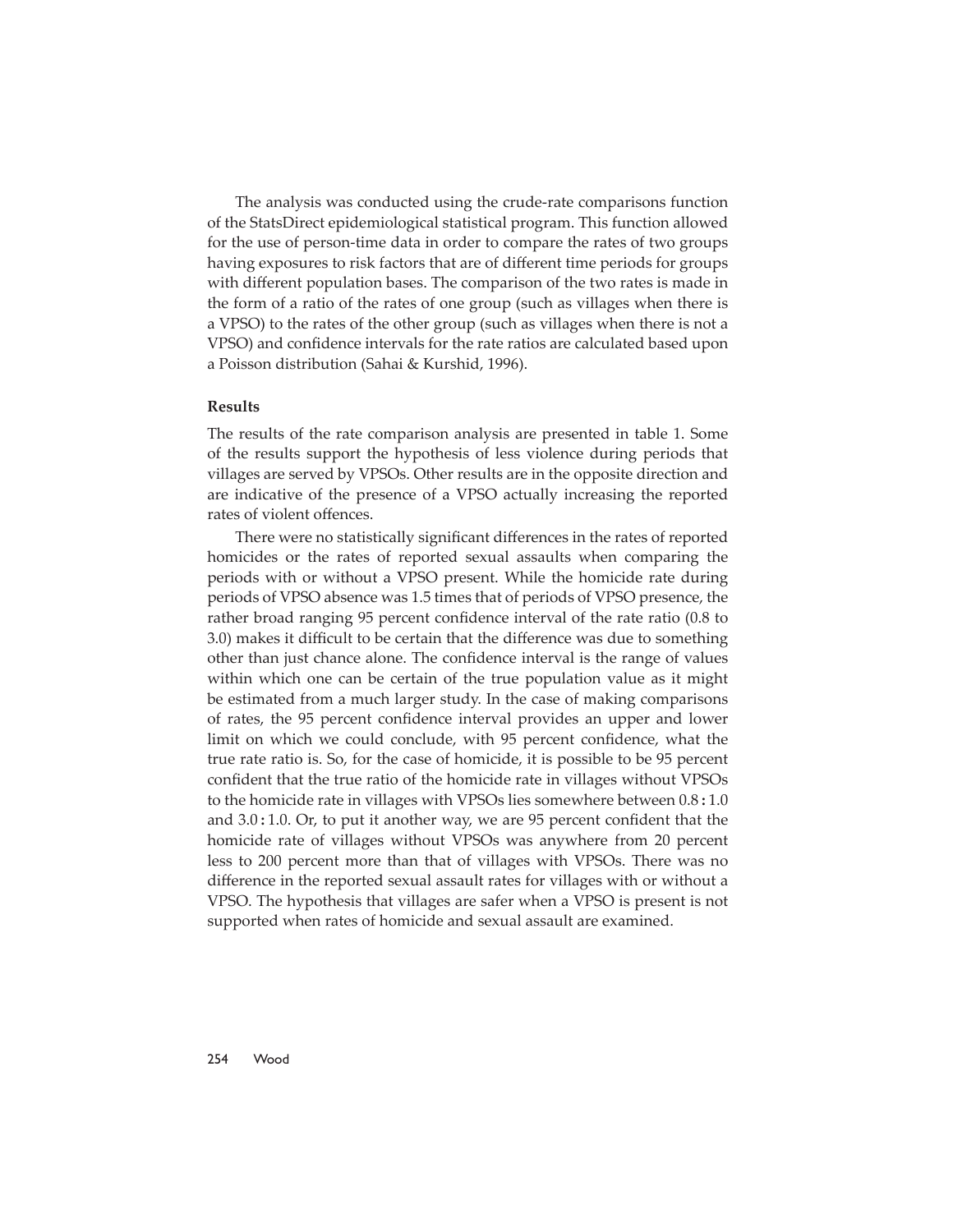| Offence and VPSO<br>Service | Number of<br><b>Offences</b> | Offence Rate<br>(Crimes<br>per 100,000<br>Person-Years) | Rate<br>Ratio | 95 %<br>Confidence<br>Interval |
|-----------------------------|------------------------------|---------------------------------------------------------|---------------|--------------------------------|
| Homicide                    |                              |                                                         |               |                                |
| <b>VPSO Absent</b>          | 17                           | 28                                                      | 1.5           | $0.8$ to $3.0$                 |
| <b>VPSO Present</b>         | 23                           | 8                                                       |               |                                |
| Sexual assault              |                              |                                                         |               |                                |
| <b>VPSO Absent</b>          | 6                            | 263                                                     | 1.0           | $0.8$ to $1.2$                 |
| <b>VPSO Present</b>         | 337                          | 263                                                     |               |                                |
| Felony assault              |                              |                                                         |               |                                |
| <b>VPSO Absent</b>          | 175                          | 286                                                     | 1.2           | $1.0$ to $1.4$                 |
| <b>VPSO Present</b>         | 314                          | 245                                                     |               |                                |
| Total violent felonies      |                              |                                                         |               |                                |
| <b>VPSO Absent</b>          | 353                          | 577                                                     | $\mathsf{L}$  | $1.0$ to $1.2$                 |
| <b>VPSO Present</b>         | 674                          | 526                                                     |               |                                |
| Misdemeanour assault        |                              |                                                         |               |                                |
| <b>VPSO Absent</b>          | 775                          | 1268                                                    | 0.8           | $0.7$ to $0.9$                 |
| <b>VPSO Present</b>         | 1995                         | 1559                                                    |               |                                |

**Table 1.** Violent offence rates for residents of Alaska Native villages during time periods with and without VPSO service, 1998 through 2002

For felony assaults and for the total of all violent felonies we can be reasonably certain that the reported rates for villages without VPSOs were at least as great, if not greater, than those for villages with VPSOs. With a rate ratio of 1.2, we can be 95 percent confident that the rate of felony assault in villages with a VPSO absent was at least the same and could have been as much as 1.4 times higher (i.e., 40 percent higher) than the rate for villages with a VPSO present. The rate ratio for the total of reported violent felonies of 1.1 had a confidence interval that is open to a similar interpretation; we can be 95 percent confident that the rate of reported violent felonies in villages without a VPSO was at least as high and could have been as much as 1.2 times higher (i.e., 20 percent higher) than the rate for villages with a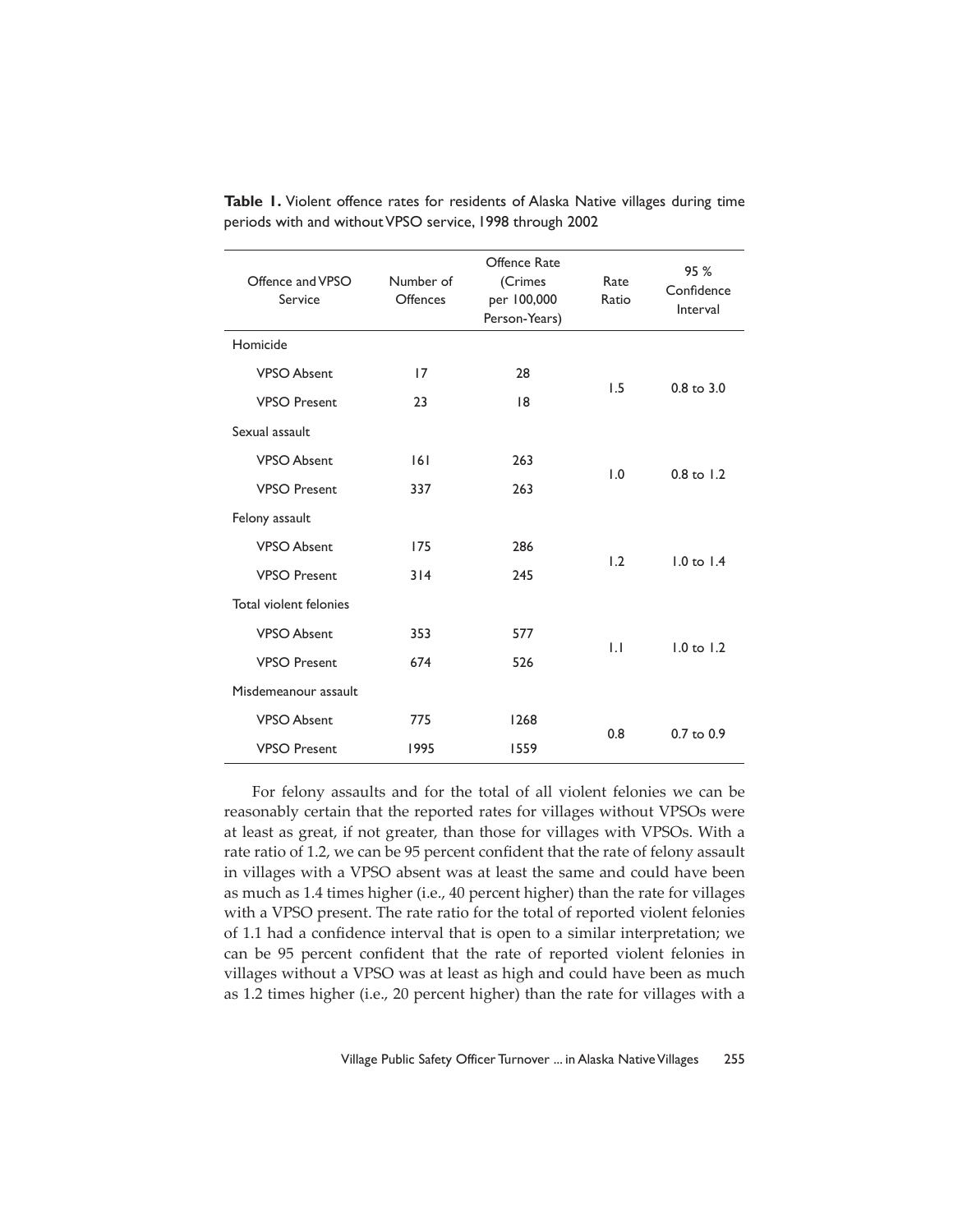VPSO. Taken together, these results for felony assault and for the total of all violent felonies seem to indicate that villages are just as safe, if not safer, when VPSOs are present as they are when VPSOs are absent.

 The rate ratio for reported misdemeanour assaults is opposite of what would be expected. It was actually 20 percent higher when villages had VPSOs than when villages were without VPSOs. We can be 95 percent confident that the reported misdemeanour assault rates of villages without VPSOs were somewhere between 0.7 to 0.9 times (or 70 to 90 percent) those of villages with VPSOs.

# **Discussion and Conclusion**

There were 115 Alaska Native villages that were served by the VPSO program at one time or another between the years 1998 though 2002. During that period there were no differences in the rates of reported sexual assaults or homicides when comparing villages with VPSOs to villages without VPSOs. The reported rates of felony assault and rates of total reported violent felonies were at least as high, if not higher, in villages without VPSOs as compared to villages with VPSOs. Contrary to expectations, the rates of reported misdemeanour assault were actually lower in villages without VPSOs than in villages with VPSOs. Given these mixed results, it is difficult to state with any certainty that Alaska Native villages are worse off because of VPSO turnover.

The interpretation of the differences in rates is confounded by a couple of factors. First of all, it is possible that the rates of violence recorded in the state troopers' calls for service / incidents database are biased by the effects that VPSO absence has upon the ability of Alaska Native village residents to report crimes of violence. Without a local authority to report offences to, the number of crimes that eventually make it to the troopers' records from villages without VPSO service could be smaller than the number of offences that actually occur. This is one possible reason why the rates of misdemeanour assault were higher during periods of VPSO presence in a village. The other factor complicating any interpretation of the rates presented in this article is the limited responsibilities delegated to VPSOs. With few exceptions, VPSOs are not allowed to investigate felonies and are instead limited to dealing only with misdemeanour cases. It is possible that assault cases with questionable levels of harm (i.e., those assaults that could be categorized as being either misdemeanours or felonies) occurring in villages with VPSOs could be more likely to be classified as misdemeanours because doing so would save the state troopers the time and expense of travelling by air to deal with a case.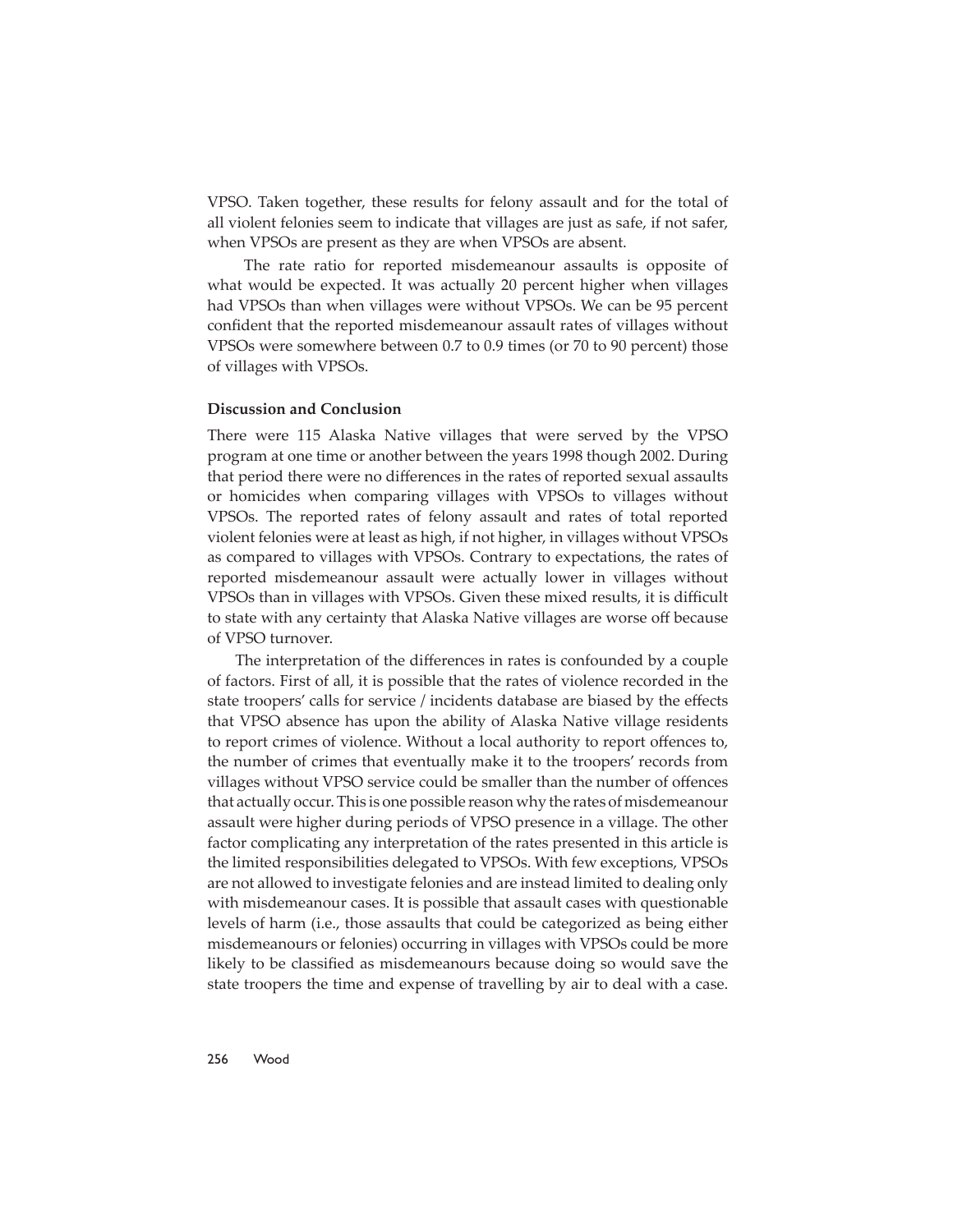Likewise, if a state trooper is required to travel to respond to an assault case with a questionable level of harm in a VPSO-less village, he or she could be more likely to classify the case as felony assault to justify the resources required to deal with the case. Ultimately, the violent offences recorded in the Alaska State Troopers' calls for service / incidents database and used in the analysis presented above should be viewed as a product of both the actual criminal acts and the presence of local village authorities who can receive reports of those acts and respond to those acts with legal authority.

In order to gain a clearer picture of the effect of VPSO turnover upon the safety of Alaska Native village residents, it might be necessary to consider alternative data sources that are not susceptible to reporting and classification biases. One alternative is to consider a much longer time series of homicide cases across many more years than the five considered in this analysis because homicide is an offence that almost always comes to the attention of the police. Another possible alternative data source, the Alaska Trauma Registry, provides statewide measures of accidental and intentional injuries resulting in hospitalization and/or fatality (Kilkenny, Moore, Simonsen & Johnson, 1992). In one sense, it might be preferable to use information from the Alaska Trauma Registry to consider the effects of VPSO turnover because it covers not only injuries and deaths resulting from assault but also those resulting from accidents, drowning, and fires. By considering all sorts of traumatic injury, it will be possible to examine the broader value of the VPSO program in terms of all of the officer's responsibilities instead of only focusing upon one aspect of their duties.

#### **Acknowledgements**

The research conducted for this paper was made possible by a Graduate Research Training on Alcohol Problems Fellowship, sponsored by the National Institute on Alcohol Abuse and Alcoholism, T32 AA07240-26. Preparation of this paper was also supported by National Institute of Alcohol Abuse and Alcoholism Center grant AA06282 to the Prevention Research Center, Pacific Institute for Research and Evaluation. The author would like to thank Keri Wheeler, formerly of the Alaska State Troopers, for providing information detailing the dates and location of VPSO employment. The suggestions of Bob Langworthy (University of Central Florida) for improving this paper are also appreciated. All content within, including any errors or omissions, remains the responsibility of the author.

### **Author**

**Darryl S. Wood** is assistant professor of criminal justice at Washington State University Vancouver.

Village Public Safety Officer Turnover ... in Alaska Native Villages 257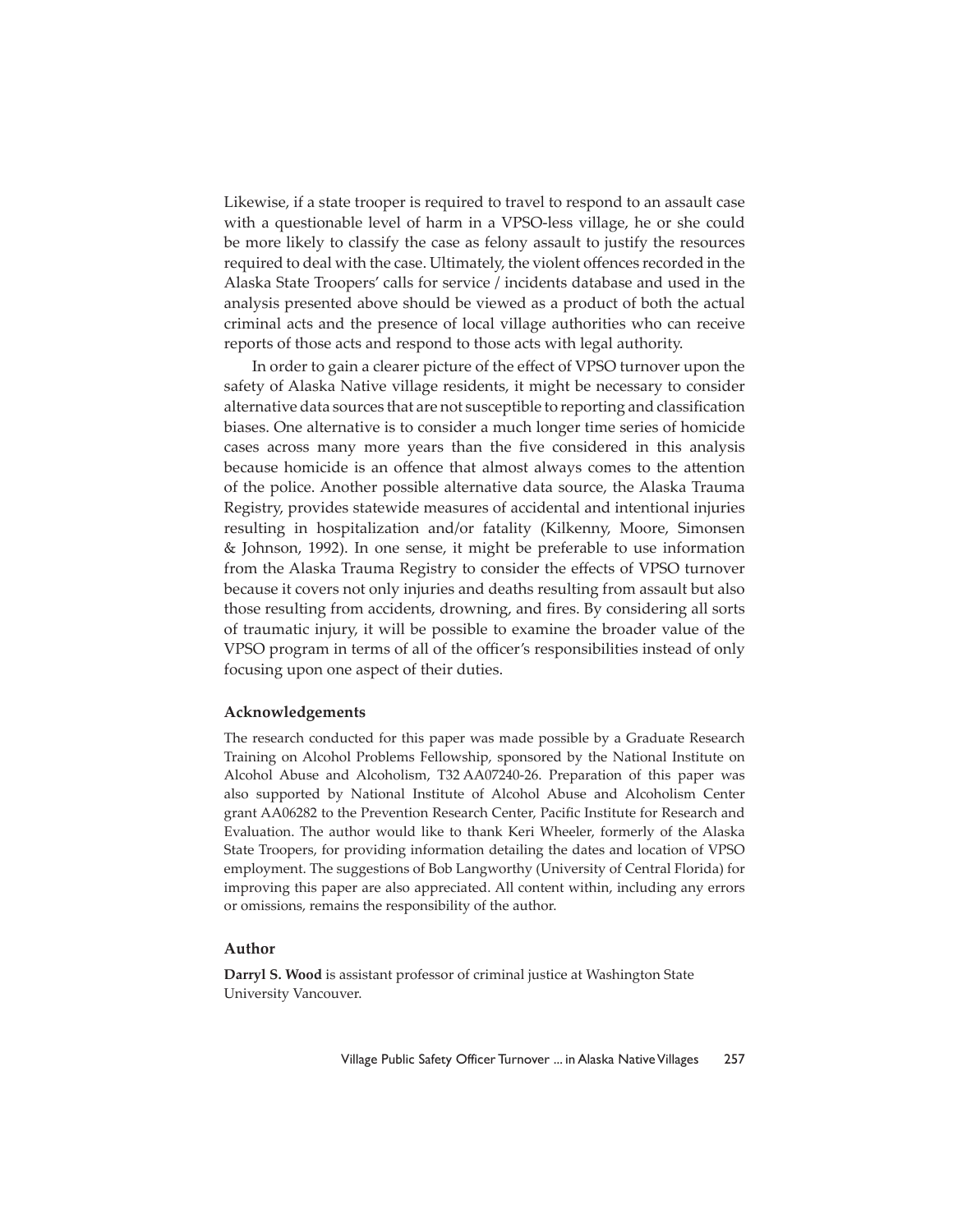# **Notes**

- 1. Under Alaskan criminal law (as well as in most of the other forty-nine states), felonies are the most serious offences that are punishable by a sentence of incarceration of one year or more. All other criminal offences are classified as misdemeanours, which are punishable by a sentence of incarceration of a period of less than one year.
- 2. A few Alaska Native villages, particularly those located in the North Slope Borough, are policed by APSC certified agencies.
- 3. The Village Public Safety Officer Program is established under Alaska Statute § 18.65.670. It is a supplement to the police services provided by the Alaska State Troopers (AST) to isolated villages [Alaska Inter-Tribal Council v. State, 110 P.3d 947 (Alaska 2005) at 964]. In their supplementary role, VPSOs are directed by AST to investigate misdemeanours but generally are not allowed to investigate felonies. VPSOs are prohibited from carrying firearms [13 AAC 96.040(8) (2002)] and are instructed by state troopers not to confront armed offenders. Although VPSOs are classified as "peace officers" [Alaska Statute §  $01.10.060(a)(7)(c)$ ], they are not recognized as "police officers" under state law because they are not full-time employees of a state or municipal police department [as required by Alaska Statute § 18.65.290(7)] but are instead employed by one of six Alaska Native regional non-profit social service corporations. Furthermore, the training received by VPSOs does not meet the minimum standards for employment as a police officer put forth by the Alaska Police Standards Council under Alaska Statute § 18.65.220(2).
- 4. These rates were calculated as the proportion of VPSOs leaving the position in a given year to the total number of VPSOs serving in a year. For example, if one hundred VPSOs served at any time during a year and twenty-five VPSOs quit or were fired during that year, the proportion of VPSOs leaving the position in a given year to the total number of VPSOs serving in a year would be 25 to 100 or a turnover rate of 25 percent. This is the more conservative method of calculating turnover rates. The turnover rates are much higher when they are calculated as the proportion of VPSOs leaving the position in a given year to the total number of VPSO positions in a given year. For example, if there are seventy-five VPSO positions around the state in a given year and twenty-five VPSOs quit or were fired during that year, the proportion of VPSOs leaving the position in a given year to the total number of positions would be 25 to 75 or a turnover rate of 33 percent. Use of this latter measure results in an average turnover rate of 55 percent for the years 1983 through 1997 that ranged between a low of 34 percent in 1994 to a high of 72 percent in 1992 (Wood, 2000).
- 5. In 1997 it was estimated that it cost about \$6,200 to hire, train, and equip each new VPSO (Wood, 2000).
- 6. Of course, the outcomes of police strikes are not created equal. Riots and general lawlessness did erupt during police strikes in Boston in 1919 and in Montreal in 1969.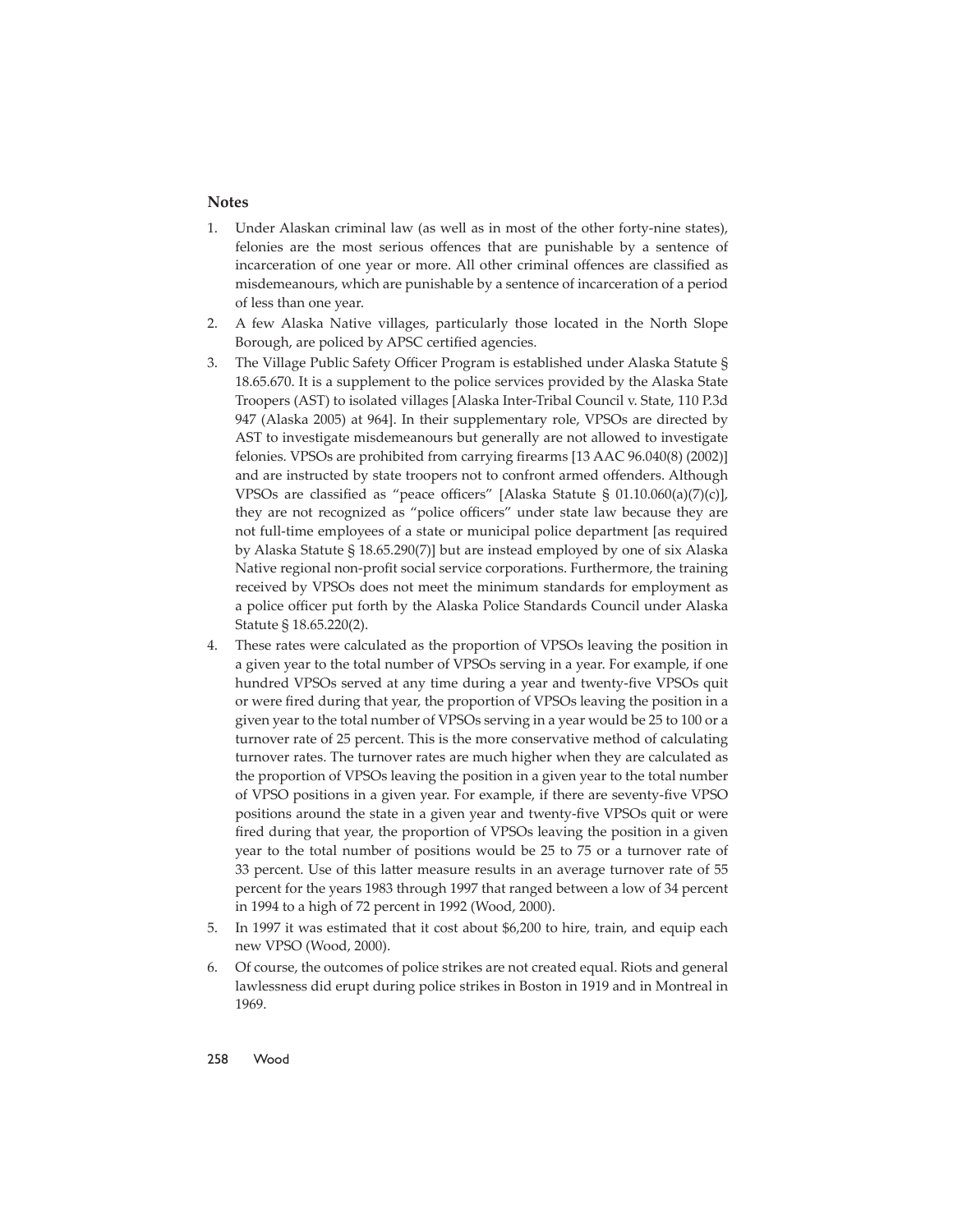## **Works Cited**

- Alaska State Troopers. 2007. *VPSO seniority ranking–September 2007*. Available on-line at http://www.dps.state.ak.us/AST/vpso/docs/seniority.pdf [accessed 10/2/2007].
- Angell, John E. 1979. *Alaska village justice: An exploratory study*. Anchorage, AK: Criminal Justice Center, University of Alaska Anchorage.
- Bayley, David H. 1985. Patterns of policing: A comparative international analysis. New Brunswick, NJ: Rutgers University Press.
- Berman, Matthew D. & Leask, Linda. 1994. Violent death in Alaska: Who is most likely to die? *Alaska Review of Social and Economic Conditions*, *29*(*1*), 1–12.
- Bopp, William J., Maddox, Charles W., & Chignell, Paul. 1977. San Francisco police strike of 1975: A case study. *Journal of Police Science and Administration*, *5*, 32–42.
- Cameron, Samuel. 1988. The economics of crime deterrence: A survey of theory and evidence. *Kyklos*, *41*, 301–323.
- Greenberg, David F., Kessler, Ronald C., & Loftin, Carl. 1983. The effect of police employment on crime. *Criminology*, *21*, 375–394.
- Kessler, David A. & Borella, Diane. 1997. Taking back Druid Hills: An evaluation of a community policing effort in Birmingham, Alabama. *Law & Policy*, 19, 95–115.
- Kilkenny, Steven J., Moore, Martha A., Simonsen, Barbara L., & Johnson, Mark S. 1992. The Alaska Trauma Registry. *Alaska Medicine*, *34*(*3*), 127–134.
- Kovandzic, Tomislav V. & Sloan, John J. 2002. Police levels and crime rates revisited: A county-level analysis from Florida (1980–1998). *Journal of Criminal Justice*, *30*, 65–76.
- Land, Kenneth C. & Felson, Marcus. 1976. A general framework for building dynamic micro social indicator models, including an analysis of changes in crime rates and police expenditures. *American Journal of Sociology*, *82*, 565–604.
- Landen, Michael G., Beller, Michael, Funk, Elizabeth, Propst, Michael, Middaugh, John, & Moolenaar, Ronald L. 1997. Alcohol-related injury death and alcohol availability in remote Alaska. *Journal of the American Medical Association*, *278*, 1755–1758.
- Lee, Nella. 1988. Rural crime rates high. *Alaska Justice Forum*, *5*(*2*), 1–5.
- Marenin, Otwin. 1990. *Community policing in Alaska's rural areas: The Village Public Safety Offi cer (VPSO) Program*. Paper presented at the Annual Meeting of the Academy of Criminal Justice Sciences, Denver, Colorado.
- —. 1994. Conflicting perspectives on the role of the Village Public Safety Officer in Native Villages in Alaska. *American Indian Quarterly*, *18*, 297–319.
- Marenin, Otwin & Copus, Gary. 1991. Policing rural Alaska: The Village Public Safety Officer (VPSO) Program. American Journal of Police, 10(4), 1-26.
- Martin, Susan E. 1990. *On the move: The status of women in policing*. Washington, DC: Police Foundation.